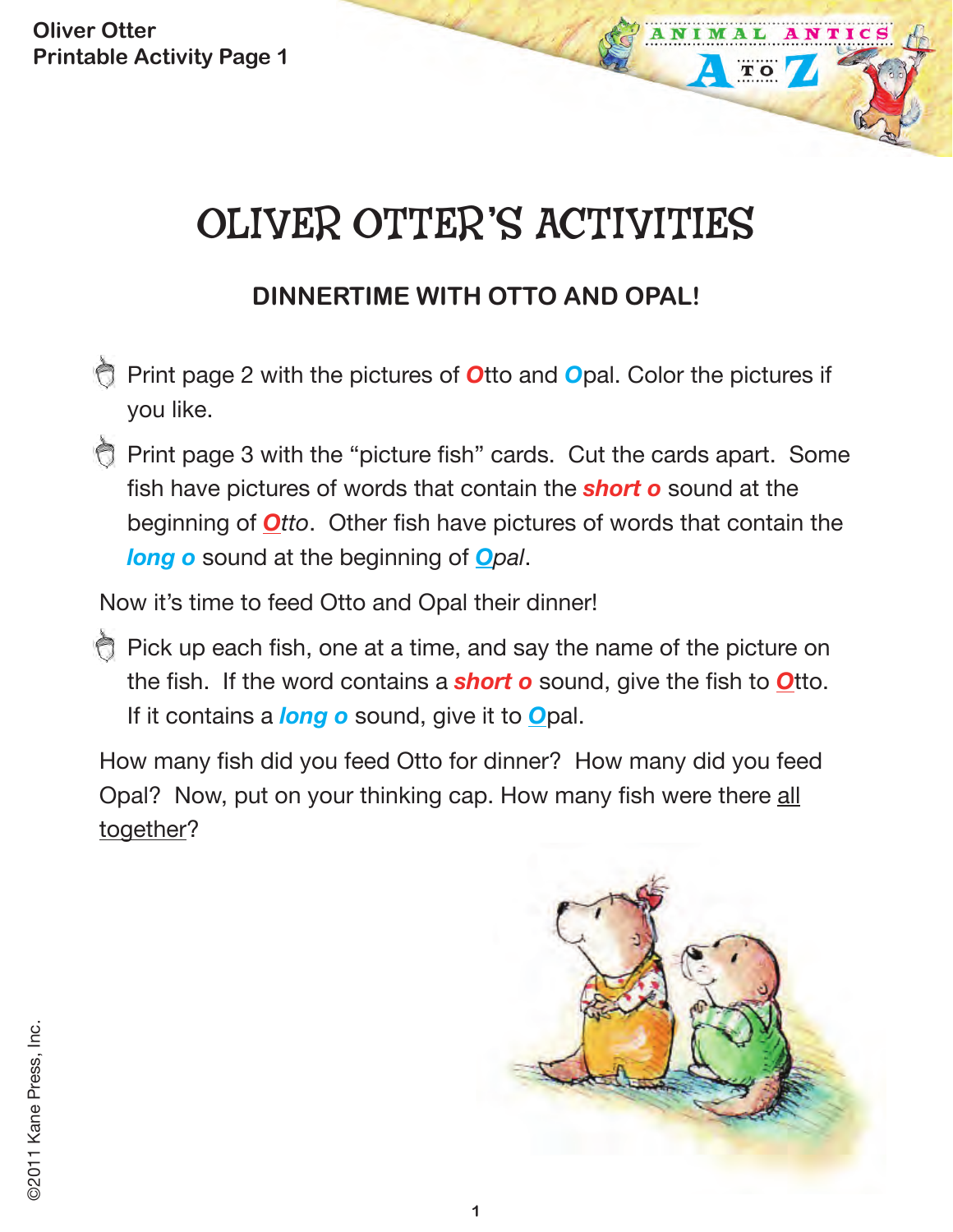For use with DINNERTIME WITH OTTO AND OPAL!



ANTICS

ANIMAL

Δ

TO 7

©2011 Kane Press, Inc.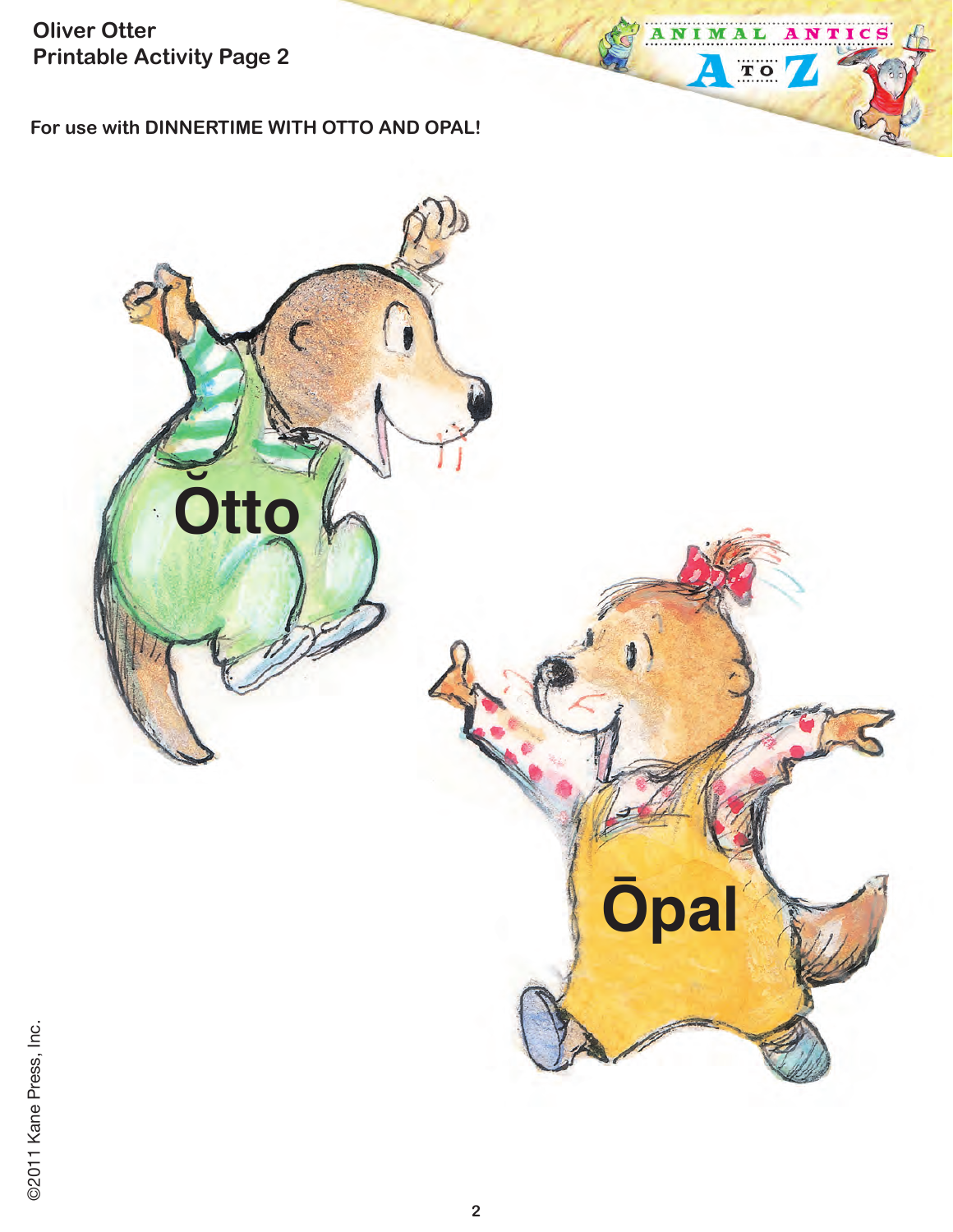**For use with DINNERTIME WITH OTTO AND OPAL!**



A N

Ą

т 1

 $T$  O

(Pictures: bone, box, mop, doll, goat, stove, dog, road, log, clock, coat, ghost)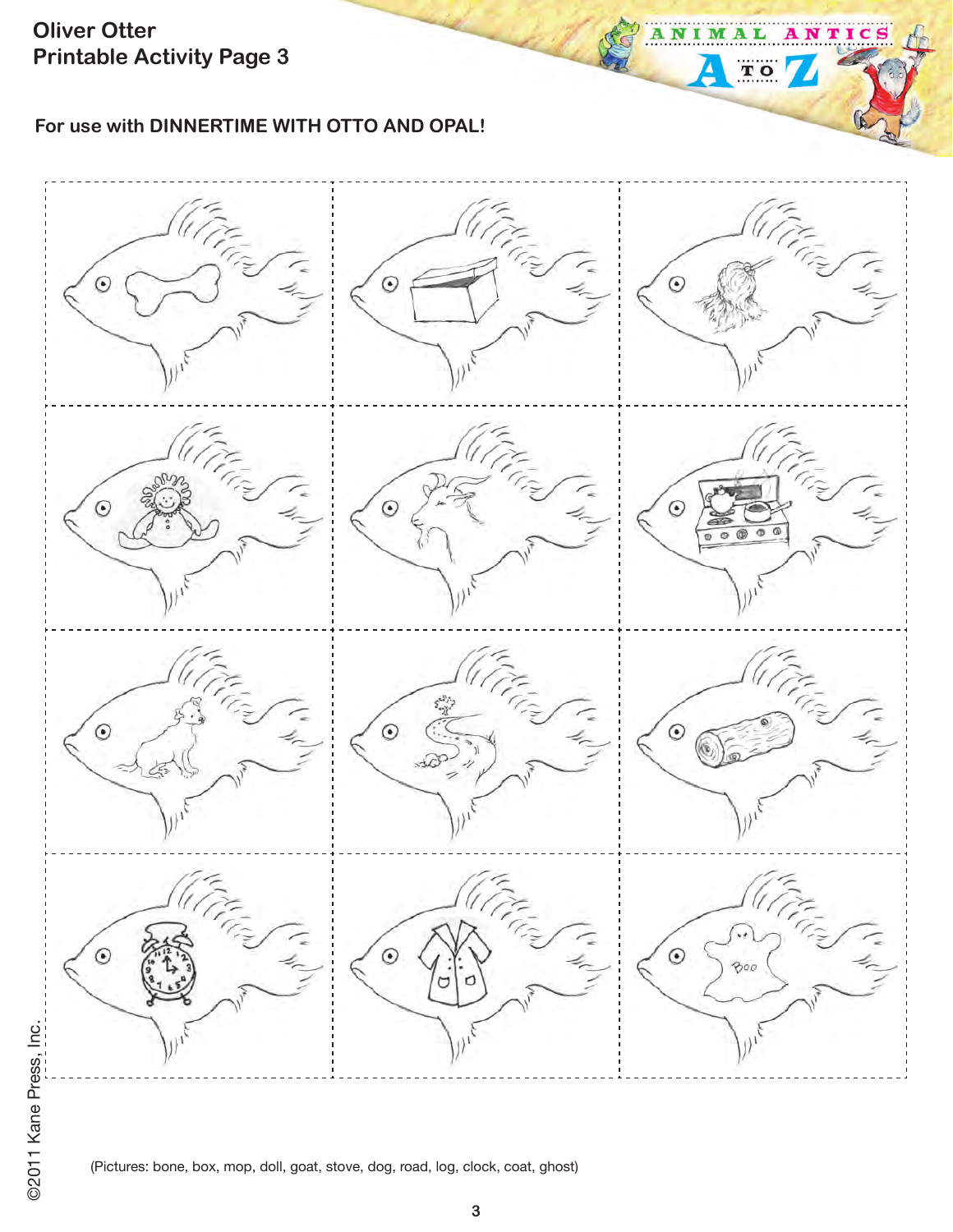## **PLAY BALL WITH OTTO AND OPAL!**

- Write OTTO on a sheet of paper and pin it to the front of one person's shirt.
- Write OPAL on another sheet of paper and pin it to the front of a second person's shirt.
- Give a NERF™ ball to a "pitcher," who stands 3 paces in front of Otto and Opal.

Now it's time to play ball!

Listen carefully while someone reads a word from the word bank below.

- If the word contains a *short o* like the sound at the beginning of *Otto*, the pitcher throws the ball to Otto!
- If the word contains a *long o* like the sound at the beginning of *Opal*, the pitcher throws the ball to Opal!

(NOTE: Otto and Opal should say either "RIGHT!" or "TRY AGAIN!" when they catch the ball. Then they should throw it back to the pitcher.)

**Bonus:** After going through the word bank once, change roles and play again!



TO

#### **WORD BANK**

socks hole cot soak home hop joke Mom Pop hope nod boat stove rolls pond phone hot plop box over pole Oliver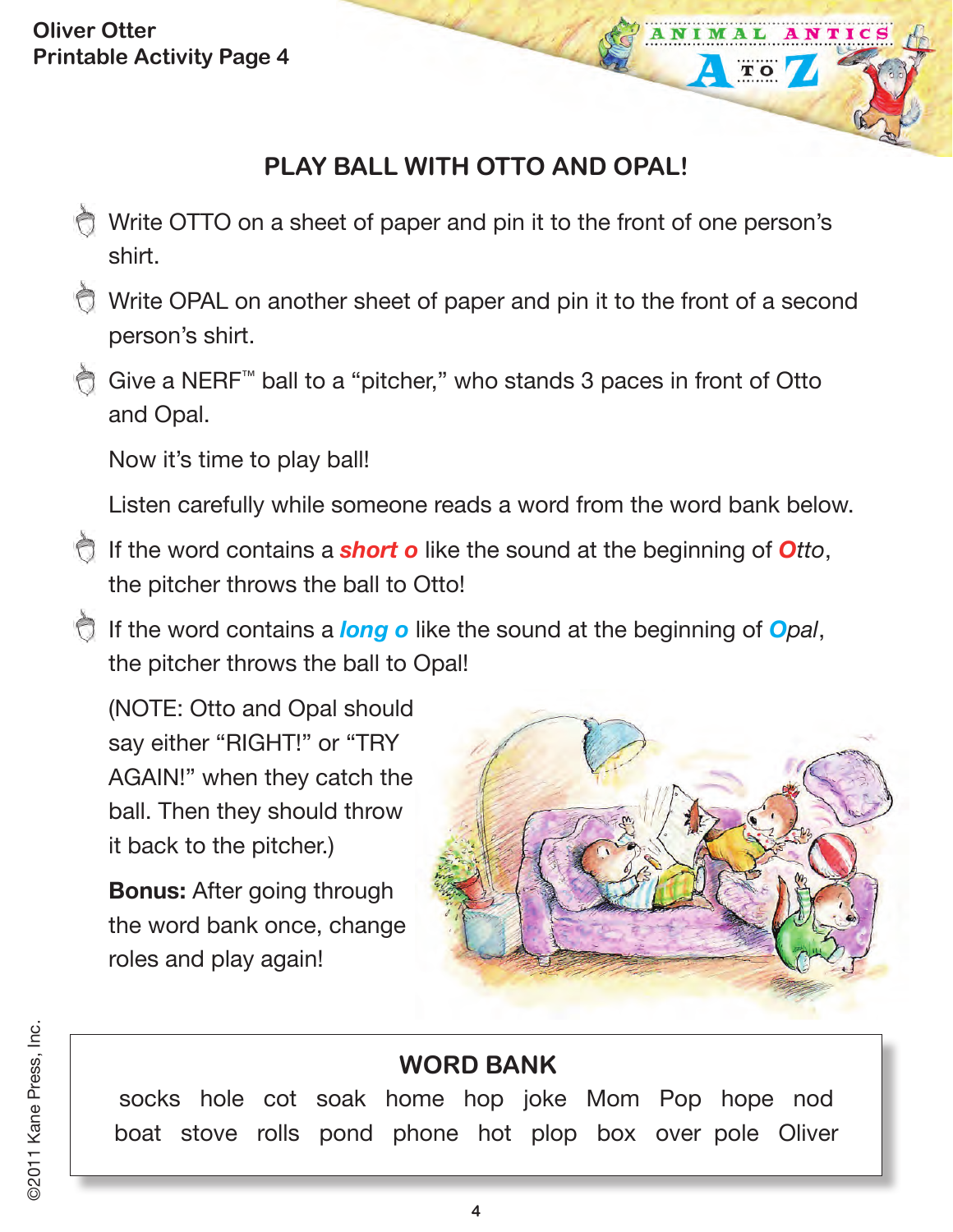## Hi, kids!

Oh, oh, oh! Just wait till you taste these wonderful scones! You can eat them hot or cold. I like to have one in the morning with a glass of orange juice.

Your pal,

Oliver Otter

## **OLIVER OTTER'S ORANGE-CRANBERRY OATMEAL SCONES**

(Remember! Ask an adult for permission and help before you start.)

This recipe makes 16 small scones.

Preheat oven to 400 degrees Fahrenheit.

Prepare a buttered cookie sheet.

Whisk together and set aside:

- $\bigcirc$  1/2 cup milk
- zest of 1 orange
- 1/4 cup orange juice

Mix together:

- 2 cups flour
- 1/2 cup sugar
- 1/4 teaspoon salt
- 1 teaspoon baking powder
- 1 teaspoon baking soda

With pastry blender or two knives, cut in:

 1/2 cup (1 stick) cold butter, cut in small pieces

(Cut in butter until mixture resembles coarse crumbs.)

Add:



1/2 cup dried cranberries

Blend in the wet ingredients just until dough comes together:

TO

1 egg, beaten

milk and orange juice mixture (from above)

Turn dough onto floured surface. Pat it into 2 circles (about 6 inches round, 1 inch thick). Place rounds on a buttered baking sheet. Score each round into 8 triangles. Sprinkle top of each round with a mixture of 1 teaspoon cinnamon and 1 Tablespoon sugar.

Bake at 400 degrees Fahrenheit for 11 to 15 minutes, until scones are a light golden brown. Enjoy!

Be sure to put this recipe in your Animal Antics recipe folder!

**NOTE TO PARENT/TEACHER:** Make sure children are not allergic to any of the ingredients in this recipe.